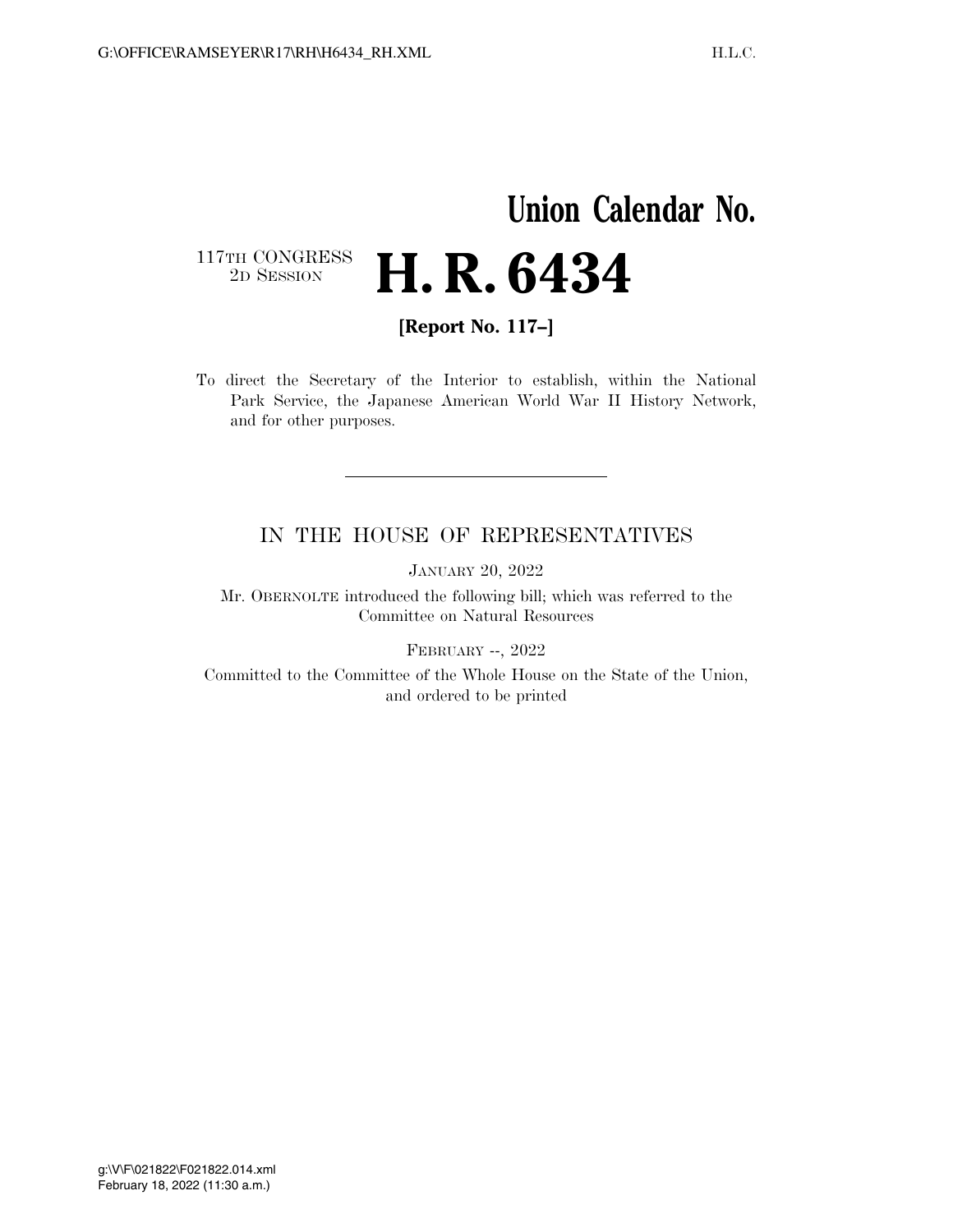# **A BILL**

To direct the Secretary of the Interior to establish, within the National Park Service, the Japanese American World War II History Network, and for other purposes.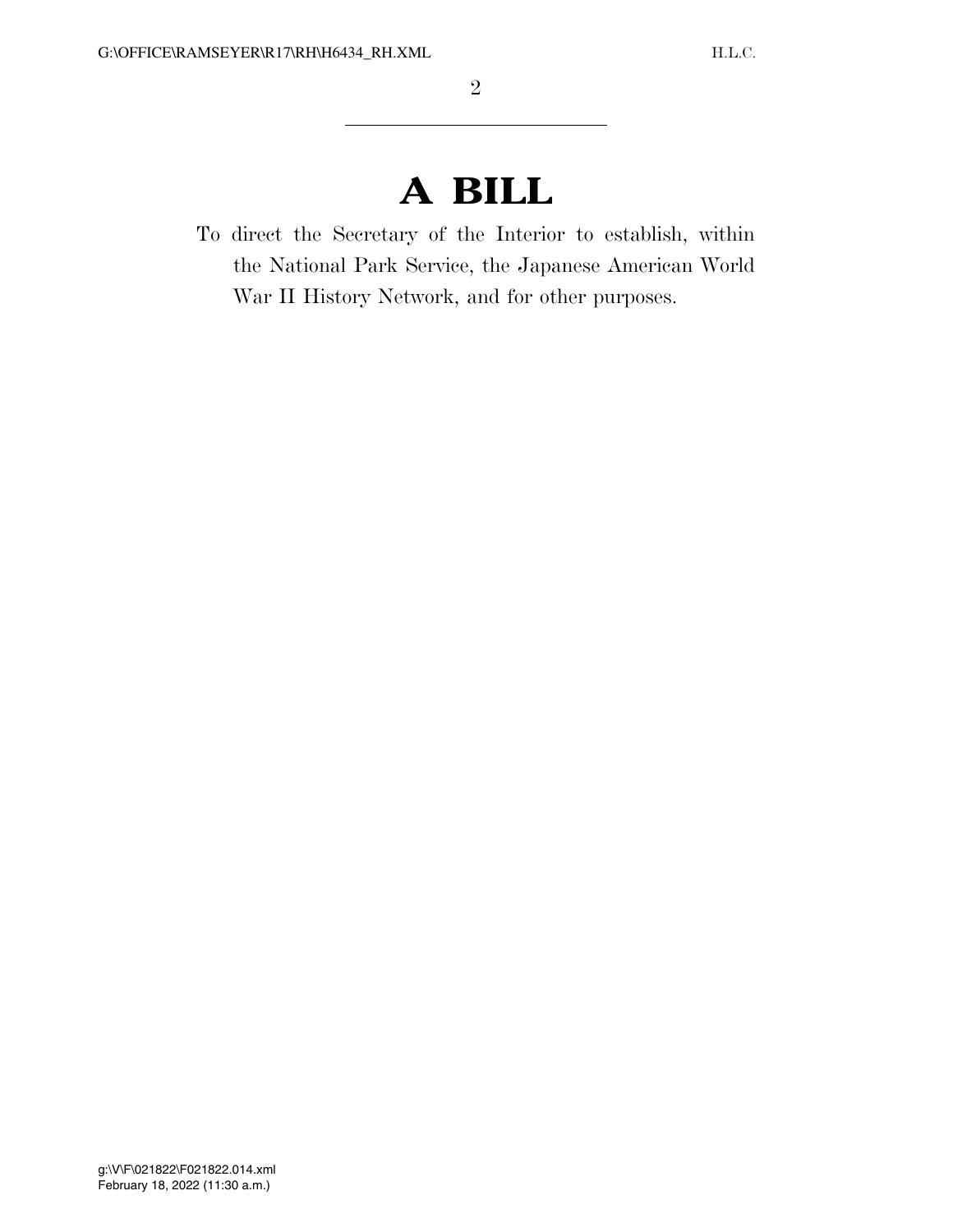*Be it enacted by the Senate and House of Representa- tives of the United States of America in Congress assembled,*  **SECTION 1. SHORT TITLE.** 

 This Act may be cited as the ''Japanese American World War II History Network Act''.

# **SEC. 2. JAPANESE AMERICAN WORLD WAR II HISTORY NET-WORK.**

 (a) ESTABLISHMENT.—The Secretary of the Interior (hereinafter referred to as the ''Secretary'') shall estab- lish, within the National Park Service, a program to be known as the ''Japanese American World War II History Network'' (hereinafter referred to as the ''Network'').

 (b) DUTIES OF SECRETARY.—In carrying out the Network, the Secretary shall—

 (1) review studies and reports to complement and not duplicate studies of Japanese American World War II history and Japanese American expe- riences during World War II, including studies re- lated to relocation centers and confinement sites, that are underway or completed;

 (2) produce and disseminate appropriate edu- cational materials, such as handbooks, maps, inter- pretive guides, or electronic information relating to Japanese American World War II history and Japa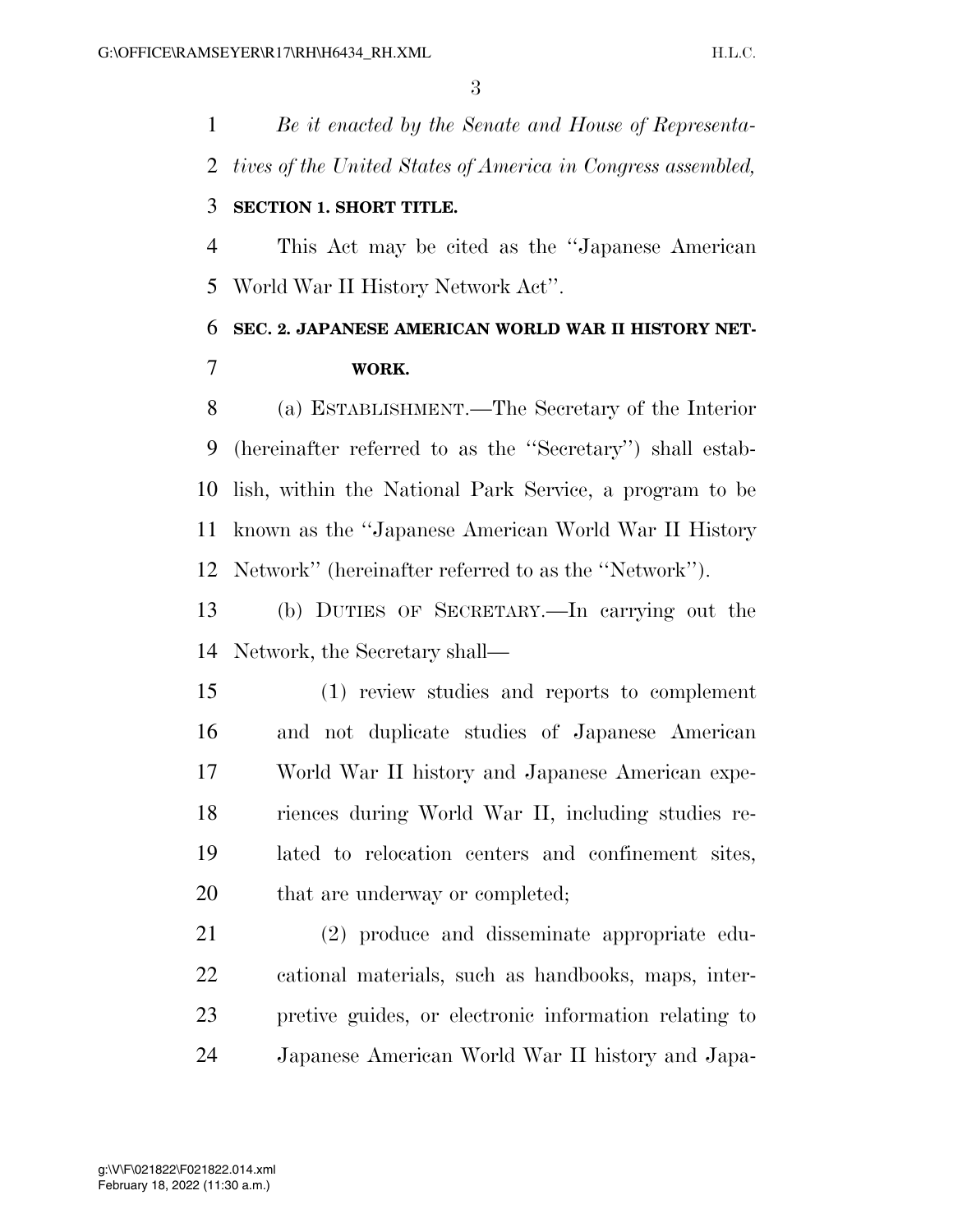| $\mathbf{1}$   | nese American experiences during the war, including |
|----------------|-----------------------------------------------------|
| $\overline{2}$ | relocation centers and confinement sites;           |
| 3              | (3) enter into appropriate cooperative agree-       |
| 4              | ments and memoranda of understanding to provide     |
| 5              | technical assistance under subsection (c); and      |
| 6              | $(4)(A)$ create and adopt an official, uniform      |
| 7              | symbol or device for the Network; and               |
| 8              | (B) issue regulations for the use of the symbol     |
| 9              | or device adopted under subparagraph $(A)$ .        |
| 10             | (c) ELEMENTS.—The Network shall encompass the       |
| 11             | following elements:                                 |
| 12             | (1) All units and programs of the National          |
| 13             | Park Service that are determined by the Secretary   |
| 14             | to relate to Japanese American World War II his-    |
| 15             | tory and Japanese American experiences during the   |
| 16             | war, including relocation centers and confinement   |
| 17             | sites.                                              |
| 18             | (2) With the consent of the property owner,         |
| 19             | other Federal, State, local, Tribal, and privately  |
| 20             | owned properties that—                              |
| 21             | (A) relate to Japanese American World               |
| 22             | War II history and Japanese experiences during      |
| 23             | the war, including relocation centers and con-      |
| 24             | finement sites;                                     |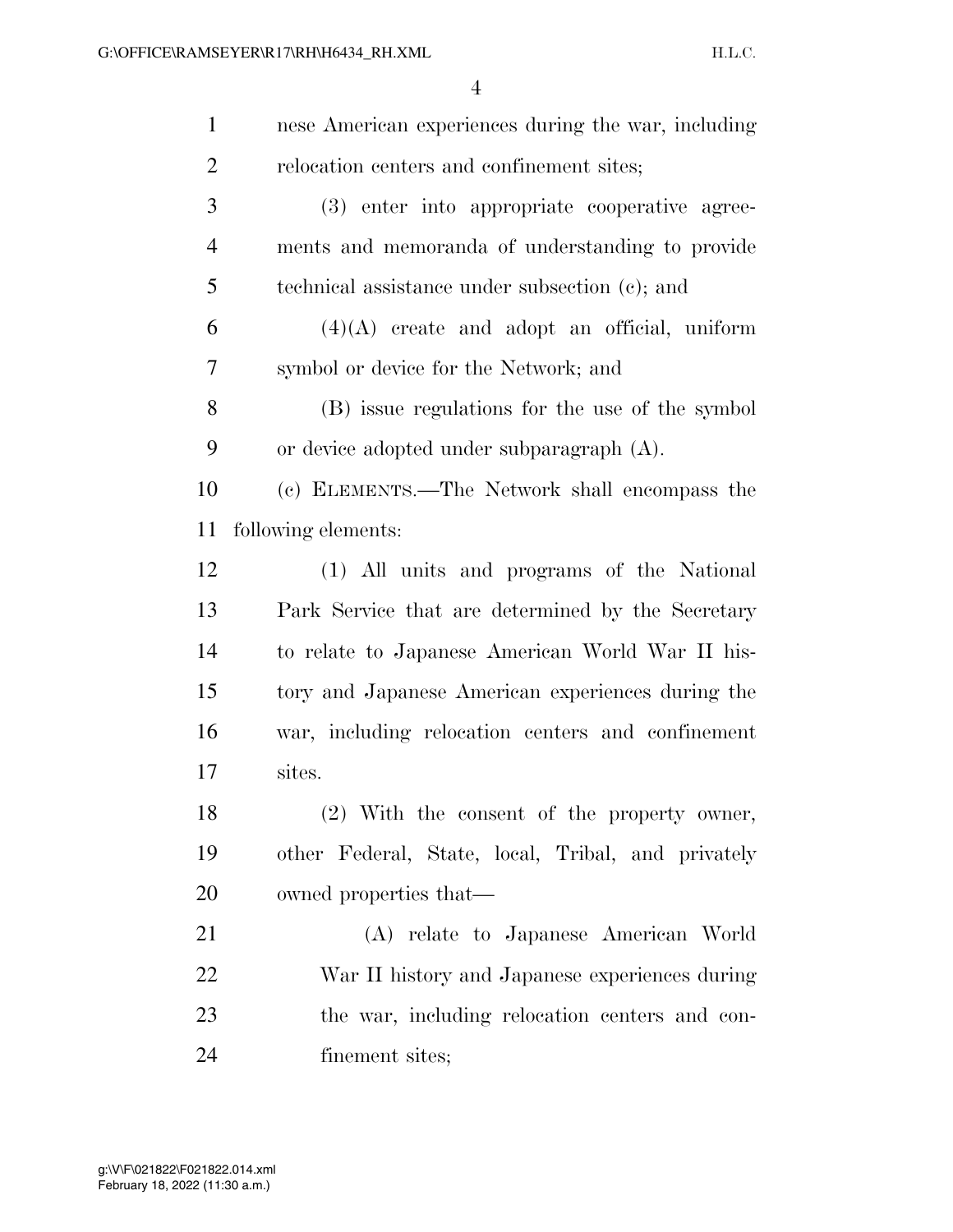(B) have a verifiable connection to Japa- nese American World War II history and Japa- nese experiences during the war, including relo-cation and confinement sites; and

 (C) are included in, or determined by the Secretary to be eligible for inclusion in, the Na-tional Register of Historic Places.

 (3) Other governmental and nongovernmental facilities and programs of an educational, research, or interpretive nature that are directly related to Japanese American World War II history and the experiences of Japanese Americans during the war, including relocation centers and confinement sites.

## **SEC. 3. COOPERATIVE AGREEMENTS AND MEMORANDA OF**

#### **UNDERSTANDING.**

 To achieve the purposes of this Act and to ensure effective coordination of the Federal and non-Federal ele- ments of the Network described in section 2(c) with units of the National Park System and programs of the Na- tional Park Service, including the Japanese American Confinement Sites Program, the Secretary may enter into cooperative agreements and memoranda of understanding with, and provide technical assistance to the heads of other Federal agencies, States, units of local government, Tribes, regional governmental bodies, and private entities.